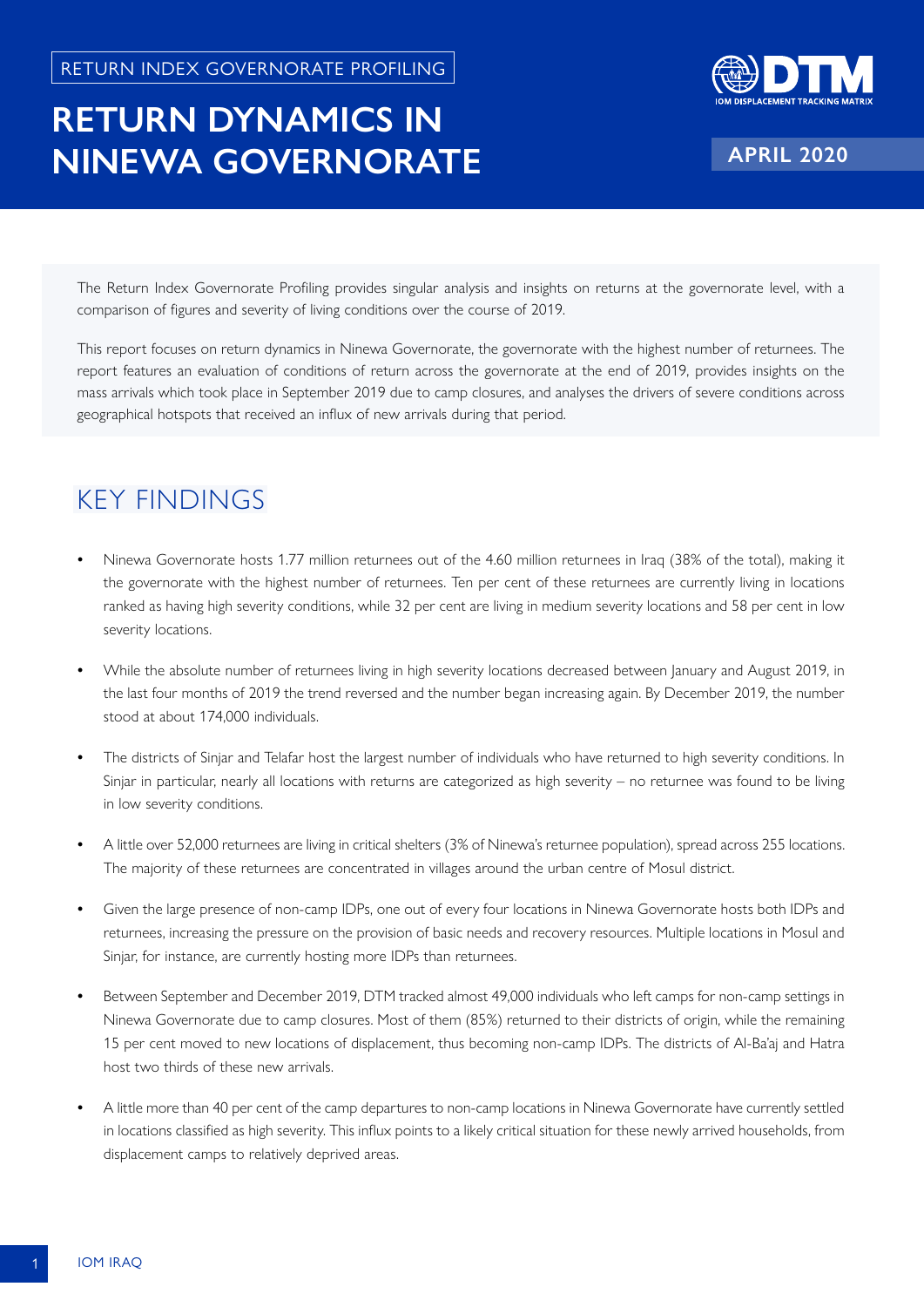### METHODOLOGY

The Return Index is a tool designed to measure the severity of conditions in locations of return. The Return Index is built from a list of indicators developed in consultation with relevant partners and stakeholders to reflect the displacement context in Iraq (Table 1). The index is based on 16 indicators grouped into two scales: Scale 1, on livelihoods and basic services, and Scale 2, centred around social cohesion and safety perceptions. The overall index ranges from 0 (all essential conditions for return are met) to 100 (no essential conditions for return are met). Higher scores denote more severe living conditions for returnees (more methodology details can be found in the Return Index Round 1 and Round 3 reports).1

Multiple data sources are used for this report, namely the Return Index Round 7 collected in November–December 2019 across eight governorates, 38 districts and 1,754 locations in Iraq, the Master List Round 113 (collected in November–December 2019) and Round 112 (collected in September–October 2019). Return Index Round 7 is used in this report for sections 2 and 3 to classify return locations by category of severity and in section 4 to analyse the underlying drivers of severity. Master List Round 113 and Round 112 are used in section 2 to define the total populations of returnees and IDPs in each location and figures on arrivals from camps during the second half of 2019.

| SCALE 1: LIVELIHOODS AND BASIC SERVICES                        | SCALE 2: SAFETY AND SOCIAL COHESION             |  |  |  |  |
|----------------------------------------------------------------|-------------------------------------------------|--|--|--|--|
| Residential destruction                                        | Community reconciliation                        |  |  |  |  |
| Employment access                                              | Multiple security actors                        |  |  |  |  |
| Water sufficiency                                              | <b>Blocked</b> returns                          |  |  |  |  |
| Recovery of agriculture                                        | Checkpoints controlled by other security actors |  |  |  |  |
| Electricity sufficiency                                        | Daily public life                               |  |  |  |  |
| Recovery of businesses                                         | Illegal occupation of private residences        |  |  |  |  |
| Access to basic services                                       | Mines                                           |  |  |  |  |
| Provision of government services                               | Sources of violence                             |  |  |  |  |
| SCALE 1 SCORE = $100$                                          | SCALE 2 SCORE = $100$                           |  |  |  |  |
| OVERALL SEVERITY INDEX = AVERAGE OF SCALE 1 AND SCALE 2 SCORES |                                                 |  |  |  |  |

Table 1: Indicator list for each scale

1 Available at<http://iraqdtm.iom.int/ReturnIndex>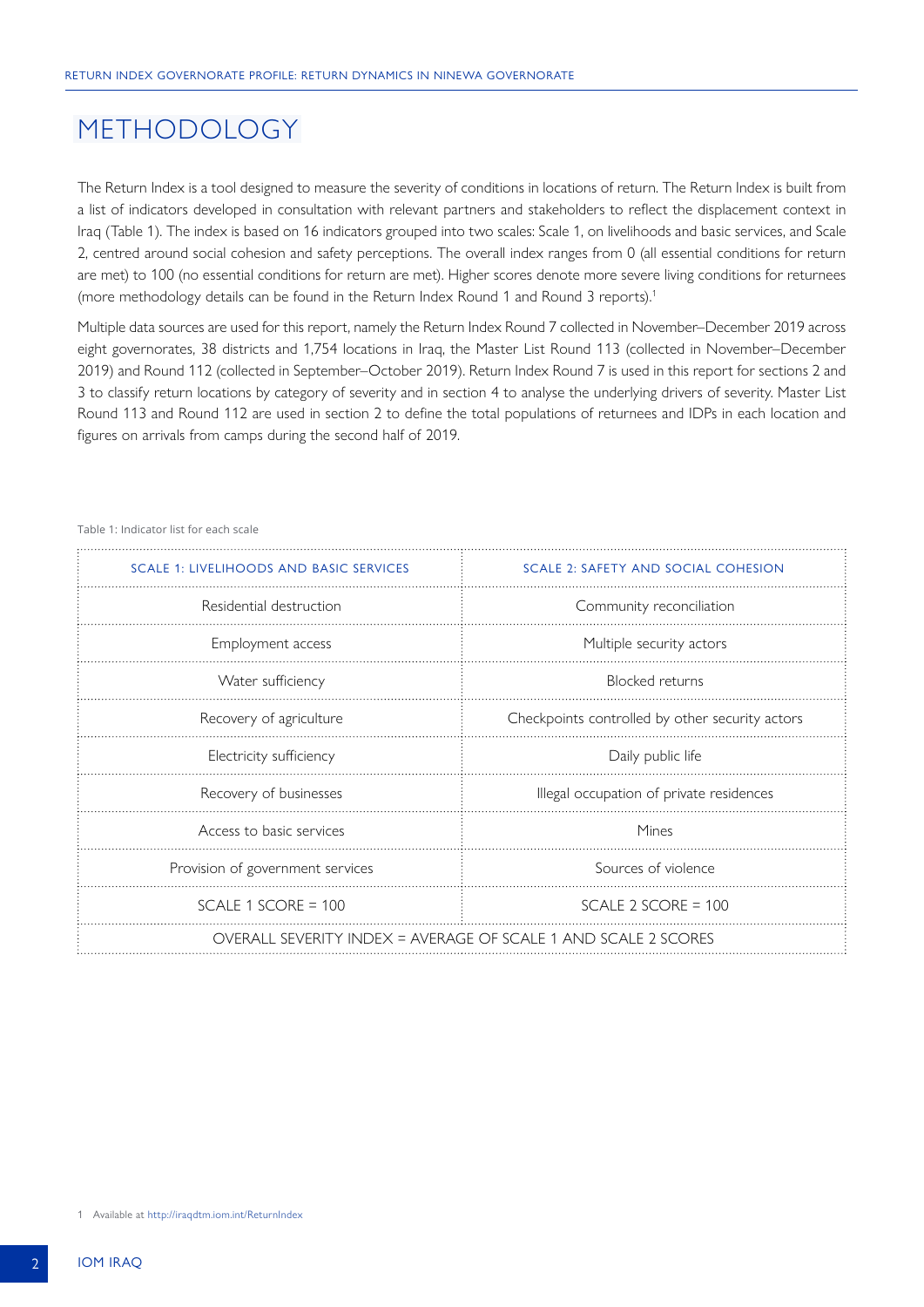## CATEGORIZING CONDITIONS IN AREAS OF RETURN

Thirty-eight per cent of returns in Iraq are to Ninewa Governorate, the governorate with the largest returnee population. As of December 2019, the total number of returnees in the governorate stands at 1.77 million individuals (out of 4.60 million nationwide, see Figure 1). Over the course of 2019, the returnee population in Ninewa increased by 125,000 individuals.

| Total number of returnees as of December $2019 = 4.6$ million |              |    |           |    |                    |  |  |
|---------------------------------------------------------------|--------------|----|-----------|----|--------------------|--|--|
|                                                               |              |    |           |    |                    |  |  |
|                                                               |              |    |           |    |                    |  |  |
|                                                               | 38% Ninewa   |    | 7% Kirkuk | 2% | Baghdad            |  |  |
|                                                               | 32% Anhar    | 5% | Diyala    |    | 1% Erbil and Dahuk |  |  |
| 15%                                                           | Salah al-Din |    |           |    |                    |  |  |

Figure 1. Proportion of returnees per governorate

Ninewa Governorate hosts the second largest number of returnees living in high severity conditions with 173,724 individuals, only surpassed by Salah al-Din Governorate. In relative terms, this means that around 10 per cent of the returnee population in Ninewa has returned to locations classified as high severity, followed by 32 per cent to medium severity, and 58 per cent to low severity. This distribution of returnees per severity category is similar to the national average, with 12 per cent living in high severity locations (Figure 2).



|                  | ,,,,,,, | <u>IVICUIUIII</u> | ∟∪v    |     |     |        |         |
|------------------|---------|-------------------|--------|-----|-----|--------|---------|
| Anbar            | 8%      |                   |        | 40% |     |        | 53%     |
| Baghdad          | 2%      |                   | 34%    |     |     |        | 64%     |
| Dahuk            |         |                   |        |     |     |        | $100\%$ |
| Diyala           |         | 18%               |        |     | 62% |        | 20%     |
| Erbil            | 5%      | 15%               |        |     |     |        | 80%     |
| Kirkuk           |         | 24%               |        |     |     |        | 76%     |
| Ninewa           | 10%     |                   |        | 32% |     |        |         |
| Salah al-Din     |         |                   | $30\%$ |     |     | $59\%$ | 12%     |
| National Average |         |                   |        | 39% |     |        |         |

Note: percentages may not add to 100% due to the rounding applied.

The total number of returnees living in high severity locations in Ninewa Governorate significantly decreased over the course of 2019, from an initial figure of more than 213,372 individuals in February 2019 to 173,724 by December 2019 (i.e. a decrease of 20 per cent in one year). However, the last two rounds of data represent a turning point in this positive trend. Since August 2019, the returnee population in high severity locations has steadily increased. In line with the overall increase in returns to Ninewa Governorate, the locations in medium and low severity categories also recorded increases in the number of returnees each round.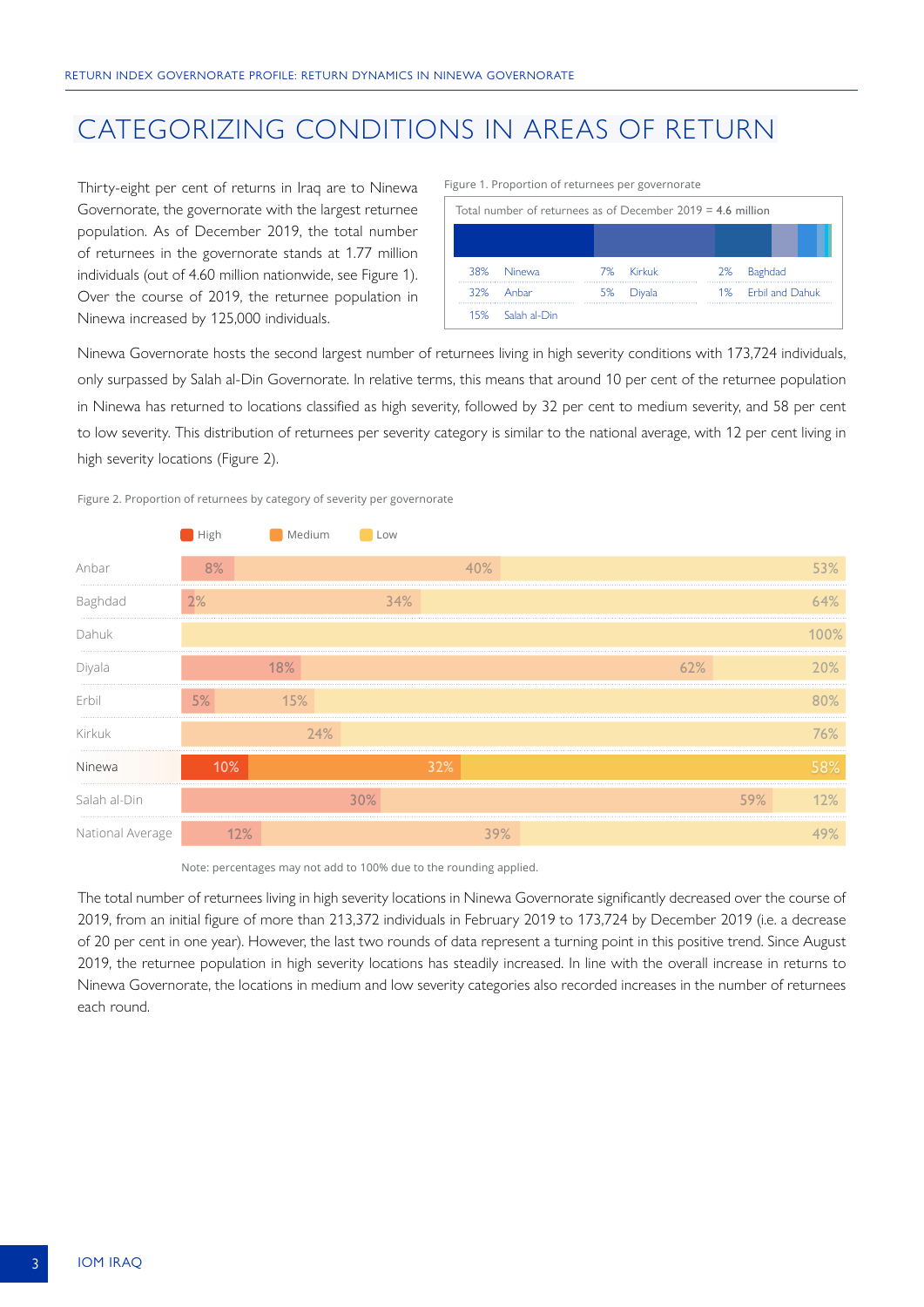#### RETURN INDEX GOVERNORATE PROFILE: RETURN DYNAMICS IN NINEWA GOVERNORATE

|                  |         | 500,000 | 1,000,000 | 1,500,000 |
|------------------|---------|---------|-----------|-----------|
| Round 3 (Feb-19) | 213,372 | 427,344 |           | 987,654   |
| Round 4 (Apr-19) | 177,408 | 462,306 |           | 983,370   |
| Round 5 (Aug-19) | 154,674 | 533,124 |           | 992,016   |
| Round 6 (Oct-19) | 167,676 | 552,972 |           | 1,004,826 |
| Round 7 (Dec-19) | 173,724 | 560,496 |           | 1,016676  |
|                  |         |         |           |           |

Figure 3. Yearly trend of returnees by category of severity in Ninewa Governorate

**Medium** Low

When disaggregating by district, Sinjar and Telafar are the two most severe districts, featuring the largest concentrations of returnees living in poor conditions (Table 2). The total number of people in severe conditions in these districts stands at 65,952 individuals and 48,024 individuals, respectively, which altogether represent two thirds of the 173,724 returnees living in high severity conditions in Ninewa. Although Mosul district has the highest number of returnees in the governorate by far, it ranks third in terms of the total number of returnees in high severity areas. Lastly, in Sinjar and Al-Ba'aj districts, the proportion of returnees in high severity areas points to severe dynamics overall, as nearly all the locations with returns are categorized as high severity – almost no returnee is living in low severity conditions.

| <b>DISTRICT</b> | <b>HIGH SEVERITY</b><br><b>LOCATIONS</b> |     | <b>MEDIUM SEVERITY</b><br><b>LOCATIONS</b> |     | <b>LOW SEVERITY</b><br><b>LOCATIONS</b> |       | <b>TOTAL NUMBER OF</b><br><b>RETURNEE INDIVIDUALS</b> |      |
|-----------------|------------------------------------------|-----|--------------------------------------------|-----|-----------------------------------------|-------|-------------------------------------------------------|------|
| Sinjar          | 65.952                                   | 96% | 2.922                                      | 4%  | 0                                       | $0\%$ | 68.874                                                | 100% |
| Telafar         | 48.024                                   | 14% | 27.6774                                    | 81% | 16.974                                  | 5%    | 341,772                                               | 100% |
| Mosul           | 26.874                                   | 3%  | 228.996                                    | 22% | 762.108                                 | 75%   | 1.017.978                                             | 100% |
| Al-Ba'ai        | 19.836                                   | 97% | 672                                        | 3%  | $\left( \right)$                        | $0\%$ | 20.508                                                | 100% |
| Hatra           | 9.612                                    | 26% | 22.662                                     | 61% | 4.800                                   | 13%   | 37.074                                                | 100% |
| Tilkaif         | 3.240                                    | 3%  | 23.646                                     | 24% | 71.568                                  | 73%   | 98.454                                                | 100% |
| Al-Hamdaniya    | 186                                      | 0%  | 4.824                                      | 3%  | 159.084                                 | 97%   | 164.094                                               | 100% |
| Al-Shikhan      | $\Omega$                                 | 0%  | 0                                          | 0%  | 2.142                                   | 100%  | 2.142                                                 | 100% |
| Ninewa Total    | 173.724                                  | 10% | 560.496                                    | 32% | 1.016.676                               | 58%   | 1.750.896 <sup>2</sup>                                | 100% |

Table 2: Number of returnees per district and category of severity in Ninewa Governorate

In terms of the shelter situation upon return, 51,792 returnees living in critical shelters are spread across 255 locations – 3 per cent of the total returnee population in the governorate. Only a quarter of these returnees are located in high severity locations, with around 60 per cent in critical shelters currently concentrated in Mosul district (in particular, in villages around the urban centre). Up to 98 per cent of these cases correspond to families living in their original, pre-conflict residence (most of them now nearly uninhabitable); the other 2 per cent mostly corresponds to returnees living in unfinished or abandoned buildings.

Districts such as Mosul and Al-Hamdaniya also host relatively large populations of IDPs in addition to large populations of returnees. Ninewa Governorate hosts the largest number of IDPs in Iraq, with 215,556 non-camp IDPs and 119,232 camp IDPs (24% of the total number of IDPs in Iraq). Given the large presence of non-camp IDPs, one out of every fourth location in Ninewa hosts both IDPs and returnees, increasing the pressure on the provision of basic needs and recovery resources. Multiple locations in Mosul and Sinjar, for instance, are currently hosting more IDPs than returnees (Table 3). Overall, however, IDPs tend to concentrate in areas classified as low severity, with about one fifth (19%) hosted in locations classified as having high severity conditions.

*<sup>2</sup> This total only includes returnees in locations assessed for the Return Index and does not constitute the total number of returnees in Ninewa, as some locations have not been assessed.*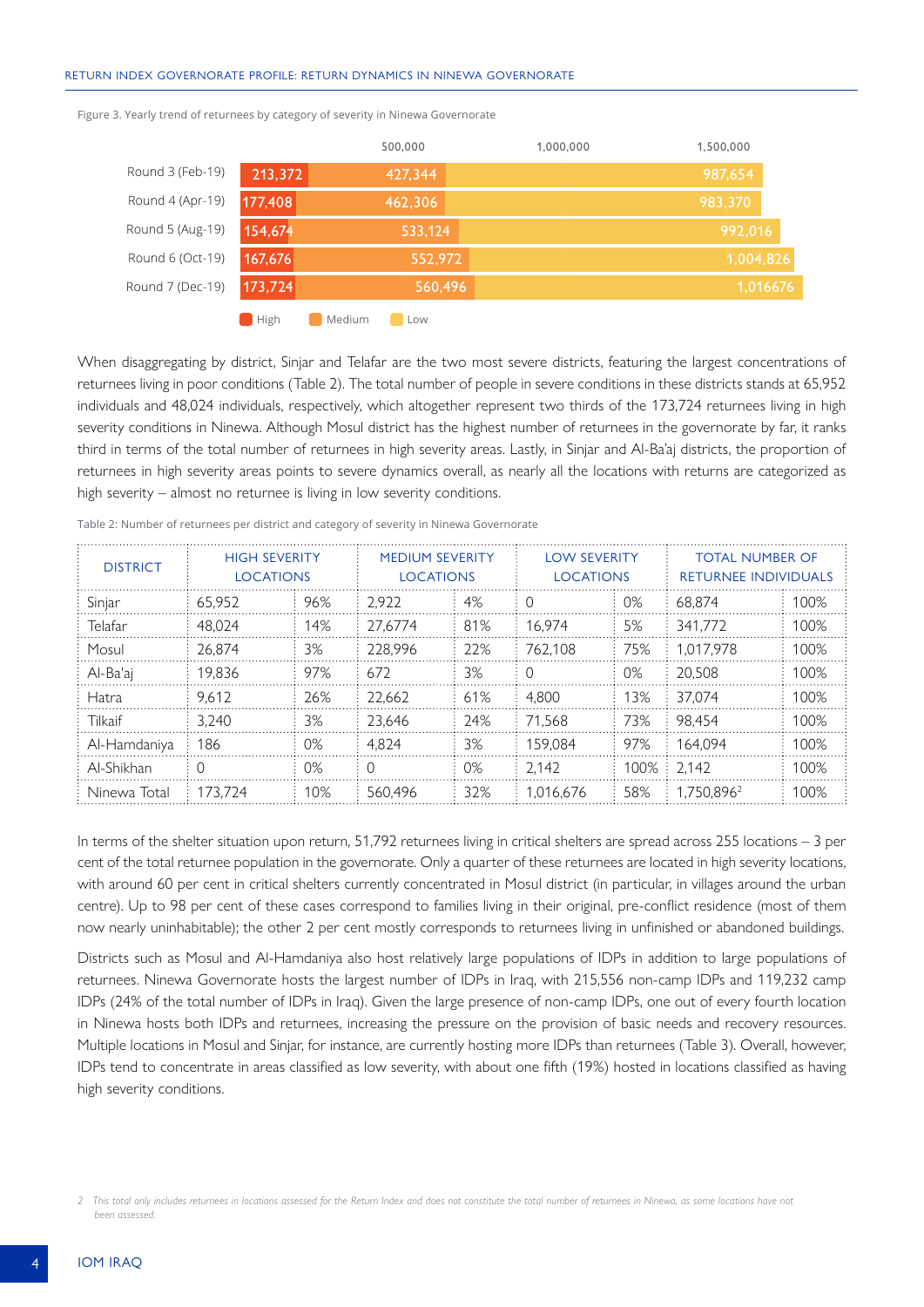| <b>DISTRICT</b> | <b>AVERAGE</b><br><b>SEVERITY</b> | <b>TOTAL</b><br><b>RETURNEES</b><br>(INDIVIDUALS) | <b>TOTAL</b><br>NON-CAMP IDPs<br>(INDIVIDUALS) | <b>TOTAL CAMP IDPs</b><br>(INDIVIDUALS) | <b>LOCATIONS WITH</b><br><b>MORE IDPs THAN</b><br><b>RETURNEES</b> |
|-----------------|-----------------------------------|---------------------------------------------------|------------------------------------------------|-----------------------------------------|--------------------------------------------------------------------|
| Akre            | n/a                               | $\left( \right)$                                  | $\left( \right)$                               | 1.188                                   | n/a                                                                |
| Al-Ba'aj        | High                              | 21.510                                            | 21.510                                         | $\left( \right)$                        | $\left( \right)$                                                   |
| Al-Hamdaniya    | Low                               | 164.094                                           | 164.094                                        | 39.240                                  | $\Omega$                                                           |
| Al-Shikhan      | LOW                               | 2.142                                             | 2.142                                          | 32.040                                  | Ω                                                                  |
| <b>Hatra</b>    | Medium                            | 45.420                                            | 45.420                                         |                                         | D                                                                  |
| Mosul           | _OW                               | 1.020.336                                         | 1.020.336                                      | 46.584                                  | 12                                                                 |
| Sinjar          | High                              | 71.406                                            | 71.406                                         |                                         | 14                                                                 |
| Telafar         | Medium                            | 342.972                                           | 342.972                                        |                                         |                                                                    |
| Tilkaif         | LOW.                              | 98.454                                            | 98.454                                         |                                         |                                                                    |
| Ninewa Total    |                                   | 1.766.334                                         | 1.766.334                                      | 119.232                                 | 27                                                                 |

Table 3: Number of returnees and IDPs per district in Ninewa

## ARRIVALS FROM CAMPS AND CORRELATION WITH SEVERITY

#### Arrival of IDPs from camps to non-camp settings in Ninewa Governorate

Between September and December 2019, DTM tracked 48,552 individuals (8,092 households) that left IDP camps for non-camp settings in Ninewa. Among these, 41,082 individuals (85%) returned to their districts of origin, while the remaining 7,470 (15%) moved to new locations of displacement, thus becoming non-camp IDPs.

The districts of Hatra and Al-Ba'aj host two thirds of the new arrivals from camps, leading to a substantial increase in the number of returnees and IDPs since September 2019. In the case of Hatra, the vast majority of arrivals have returned to their areas of origin, and only a few have arrived to new locations of displacement. In Al-Ba'aj, around half of new arrivals from camps have returned to their areas of origin, while another half were recorded as new non-camp IDPs seeking shelter in Markaz Ba'aj. When comparing the number of returnees and IDPs between September and December 2019, the total population in Hatra and Al-Ba'aj more than doubled in four months, given the sudden influx of new returnees and IDPs combined. In addition to these two districts, Sinjar, Mosul and to a lesser extent Telafar hosted the remaining third of new arrivals in Ninewa (Map 1). The increase in caseload in these three districts is, however, significantly lower compared to previous rounds.

Map 1. Locations in Ninewa that recorded new arrivals from camps by number of individuals between September and December 2019

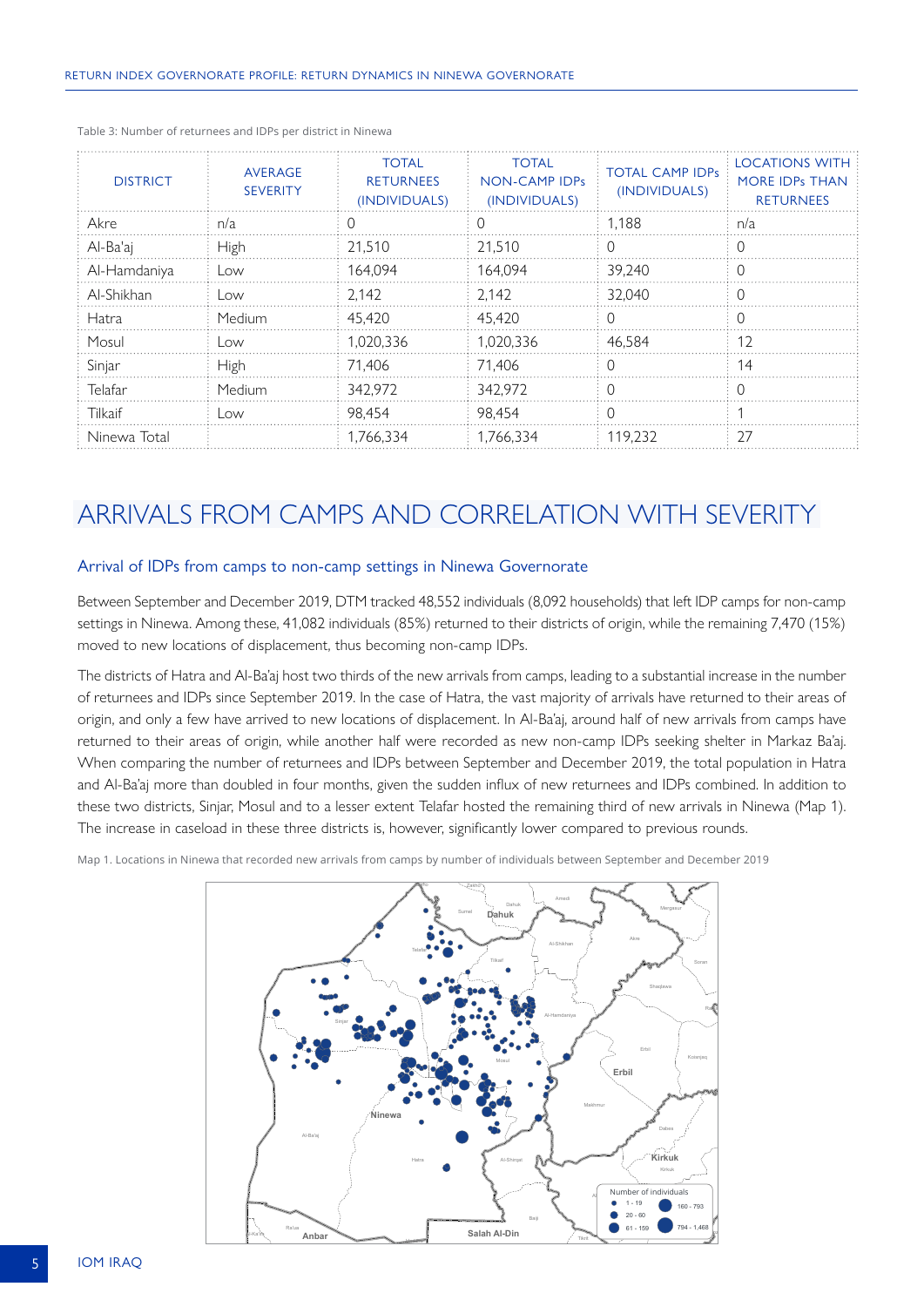#### Matching new arrivals with severity conditions

A little more than 40 per cent of the new arrivals to non-camp locations in Ninewa settled in locations classified as high severity. Out of the 48,552 individuals who left camps between September and December 2019, 20,238 are currently living in high severity conditions (that is, almost half of them), 15,540 in medium severity, and a minority of 4,794 in low severity conditions (Figure 4). $3$  This data points to a likely critical situation for these newly arrived households from displacement camps into relatively deprived areas. The fact that most of the new arrivals are to high or medium severity areas is also indicative of why they remained in protracted displacement in camps previously; in the absence of living conditions conducive to return in their areas of origin, remaining in displacement seemed to be the preferred option for IDPs until camp closures took place.

Figure 4. Distribution of new arrivals from camps to non-camp location in Ninewa by category of severity



IDPs who left camps to new displacement locations in Ninewa tended to cluster in locations with high severity, while those who returned to their areas of origin were distributed across locations of varying degrees of severity. Thus, the situation for new non-camp IDPs seems to be even more critical: 73 per cent are currently living in high severity conditions as compared to 36 per cent of new returnees (Figure 5).

Figure 5. Categorization of new arrivals from camps in Ninewa between September and December 2019



Note: percentages may not add to 100% due to the rounding applied.

*<sup>3</sup> 50 locations are not categorized in terms of severity, as they consist of newly inhabited places not assessed as part of the Return Index. These locations correspond to nearly 8,000 new arrivals (16%) for which there is no information on the severity of conditions.*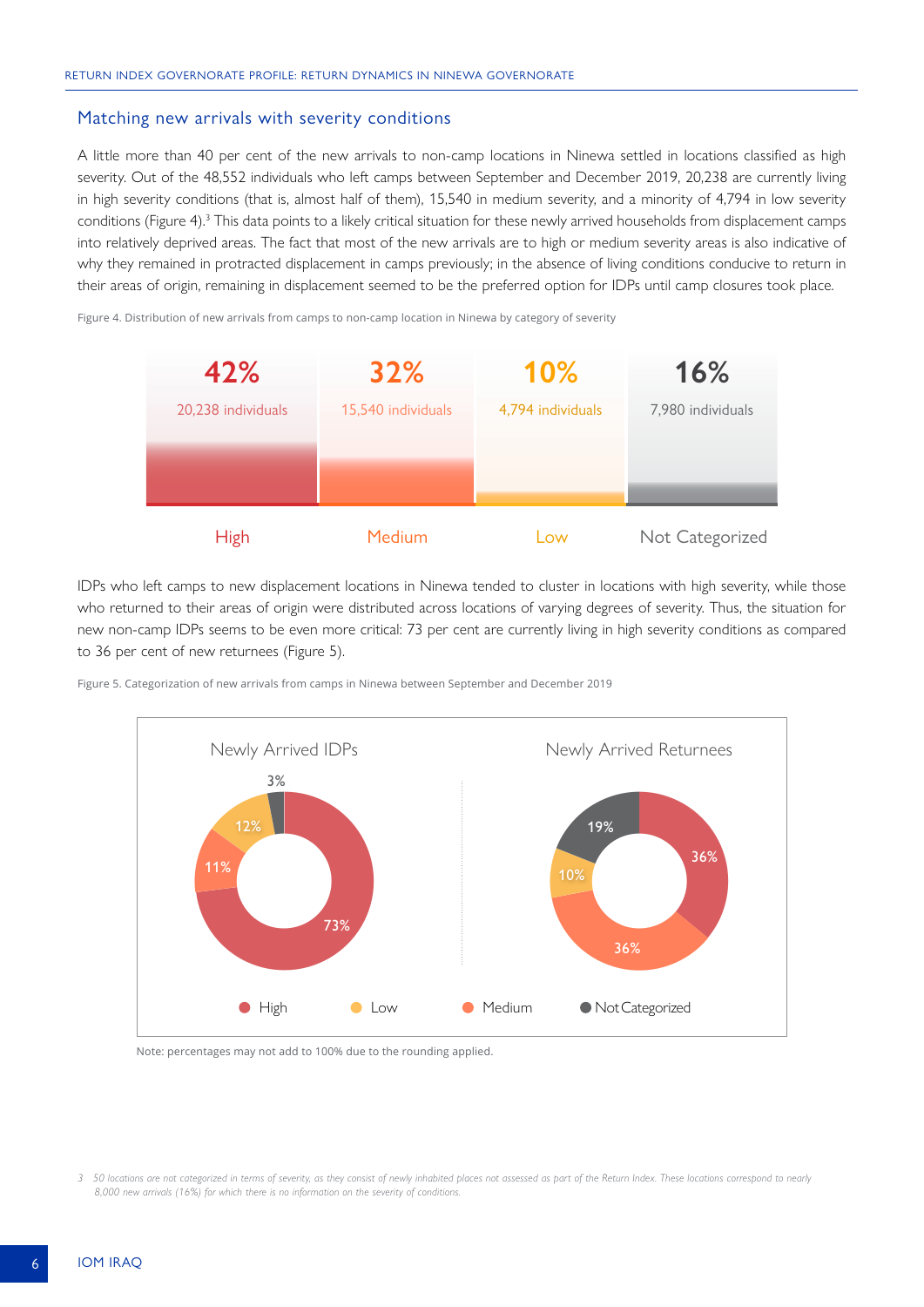## DRIVERS OF SEVERITY IN HOTSPOTS WITH ARRIVALS FROM CAMPS

Ten of the 24 subdistricts with returns in Ninewa are classified as severity "hotspots".4 The vast majority of the 173,724 returnees living in high severity conditions as well as a large proportion of new arrivals from camps are living in these hotspots. The hotspots of Markaz Al-Ba'aj and Qaeyrawan are within the top five subdistricts in Ninewa that received arrivals from camps (Figure 6).



Figure 6. Number of new arrivals per subdistrict in Ninewa Governorate

The tables below highlight those high severity hotspots that received a large number of arrivals of both new returnees and IDPs from camps between September and December 2019. These subdistricts, as indicated in Figure 6, correspond to Markaz Al-Ba'aj, Qaeyrrawan, Markaz Telafar, Zummar and Al-Qahtaniya. The analysis focuses on which drivers contribute to particularly high severity conditions to better inform interventions. Those indicators highlighted in blue are those with the greatest impact on high severity conditions, while those in grey range from moderate to no impact on severity conditions. Targeted interventions for these subdistricts are needed to address their specific needs.

*<sup>4</sup> Subdistricts are classified as 'hotspots' if they score highly in terms of severity on at least one of the two scales (either livelihoods and basic services, or safety and social cohesion) or if they score medium in terms of severity but also host relatively large numbers of returnees. For more information, consult the corresponding Return Index report: [http://iraqdtm.iom.int/images/ReturnIndex/2020312358786\\_IOM%20dtm%20return%20index\\_round\\_7\\_Feb\\_2020.pdf](http://iraqdtm.iom.int/images/ReturnIndex/2020312358786_IOM%20dtm%20return%20index_round_7_Feb_2020.pdf)*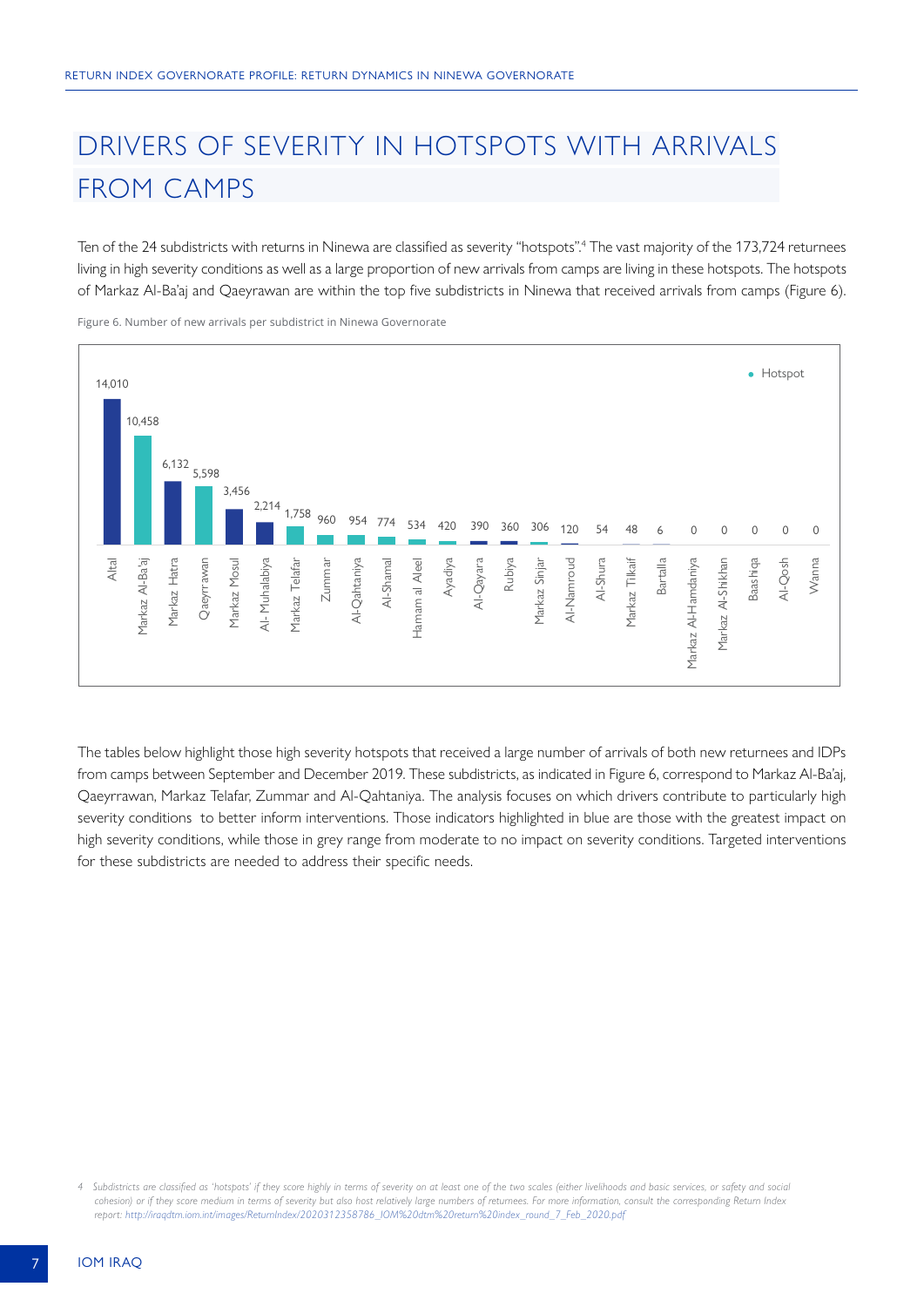#### RETURN INDEX GOVERNORATE PROFILE: RETURN DYNAMICS IN NINEWA GOVERNORATE

| MARKAZ AL-BA'AJ (Ba'aj District)<br><b>Number of returnees:</b> 18,222 individuals i<br>$\pm$ in 14 locations.<br><b>Number of IDPs:</b> 7,008 individuals in 1 |                        |             |                       |                    |                        |
|-----------------------------------------------------------------------------------------------------------------------------------------------------------------|------------------------|-------------|-----------------------|--------------------|------------------------|
| location.<br><b>New arrivals from camps:</b> 10,458 individ-<br>uals in 11 locations since September 2019.                                                      | Housing<br>destruction | Livelihoods | Essential<br>Services | Social<br>cohesion | Safety and<br>Security |

- Over the course of 2019, Markaz Al-Ba'aj was consistently one of the subdistricts in Iraq with the highest severity score. Most of its population, including both returnees and IDPs (including new arrivals from camps during the last four months) is concentrated in the subdistrict capital. All locations in the subdistrict are categorized as having high severity conditions.
- The most important driver of severity in Markaz Al-Ba'aj is the lack of safety and security, with a combination of concerns about further violence evident across locations (especially renewed ISIL attacks and ethno-religious tensions) as well as concerns about the excessive number of security actors controlling the area.
- The other relevant drivers of severity are the lack of essential services as well as social cohesion concerns, both obtaining the same score. Regarding services, the main emphasis is on the insufficient water supply across locations and a generalized lack of any other type of services in the villages around the subdistrict capital. In terms of social cohesion, the two main indicators with high scores refer to the overall reports of blocked returns as well as cases of illegally occupied residential property.

| OAEYRRAWAN (Sinjar District)<br>Number of returnees: 12,030 individuals :<br>$:$ in 17 locations.                                                             |                        | $z_{22}$    | SUL                   |                    |                        |
|---------------------------------------------------------------------------------------------------------------------------------------------------------------|------------------------|-------------|-----------------------|--------------------|------------------------|
| <b>Number of IDPs: none.</b><br>$\frac{1}{2}$ New arrivals from camps: 5,598 individuals $\frac{1}{2}$<br>$\frac{1}{2}$ in 15 locations since September 2019. | Housing<br>destruction | Livelihoods | Essential<br>Services | Social<br>cohesion | Safety and<br>Security |

- Qaeyrrawan is a subdistrict of Sinjar district; it witnessed a 30 per cent increase in the number of returnees between November and December 2019, a number that remained very small during all of 2019 given the high severity of return conditions. Fifteen out of 17 locations assessed in the subdistrict categorized as high severity have received new returns from camps.
- The lack of both safety and essential services are the two main drivers of severity in Qaeyrrawan. As in the case of neighbouring Markaz Al-Ba'aj, there are concerns about renewed armed violence and the presence of multiple security actors, both severely impacting return conditions. In terms of services, high severity is driven by the insufficient water supply as well as the absence of civil servants (who were not reincorporated into the administration after the conflict).
- Finally, the situation in terms of livelihoods is not as severe as it is for safety and essential services, but the limited availability of employment in particular also moderately impacts return conditions.

| : MARKAZ TELAFAR (Telafar District)<br>Mumber of returnees: 165,144 individuals :<br>$\pm$ in 41 locations.                   |                        | $\sum_{i=1}^{n}$ |                       |                    |                        |
|-------------------------------------------------------------------------------------------------------------------------------|------------------------|------------------|-----------------------|--------------------|------------------------|
| : Number of IDPs: None.                                                                                                       |                        |                  |                       |                    |                        |
| $\frac{1}{2}$ New arrivals from camps: 1,758 individuals $\frac{1}{2}$<br>$\frac{1}{2}$ in 20 locations since September 2019. | Housing<br>destruction | Livelihoods      | Essential<br>Services | Social<br>cohesion | Safety and<br>Security |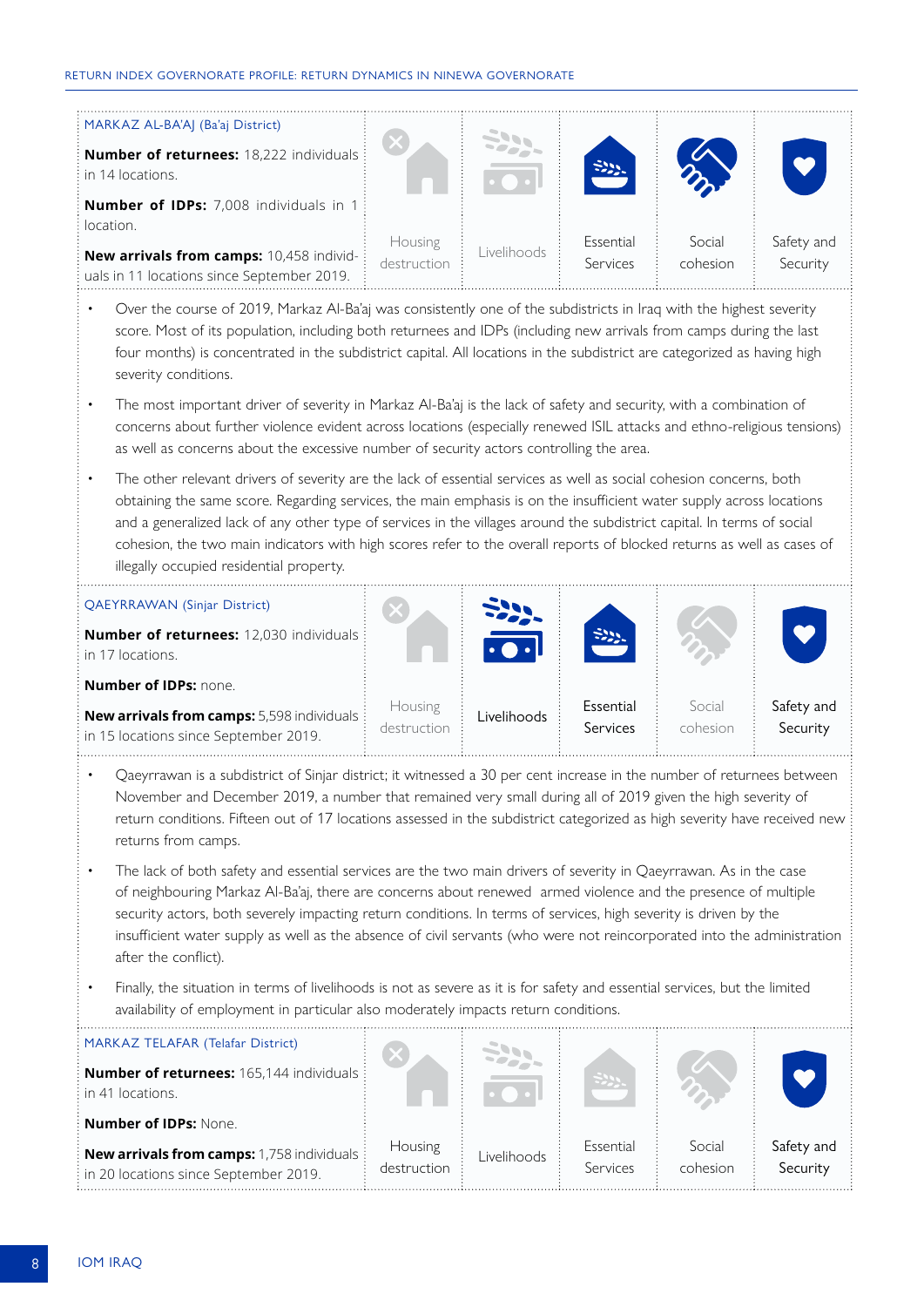- Markaz Telafar hosts one of the largest populations of returnees in Ninewa Governorate. Safety and security are the major drivers of severity in this location, especially regarding the large number of various security actors present and the highly prevalent concerns among residents about further violence.
- To a lesser extent, social cohesion also contributes to the overall severity situation due to the widespread presence of blocked returns and the illegal occupation of private properties in several locations. Livelihoods, especially the absence of employment, is another moderate driver of high severity in Markaz Telafar.



- In Zummar subdistrict, the need for and absence of reconciliation processes is particularly important. This issue, combined with blocked returns and strong concerns about violent incidents, indicates a degradation of social cohesion in the subdistrict and, to a certain extent, concerns about safety and security.
- Service provision overall does not rank as a severity factor in Zummar, but the very low reincorporation of civil servants and thus the lack of public services also seem to moderately impact living conditions in the subdistrict.

| AL-QAHTANIYA (Al-Ba'aj District)<br><b>Number of returnees:</b> 3,288 individuals in $\frac{1}{2}$<br>9 locations. |                        | $\ddot{\phantom{a}}$ | $\approx 2$           |                    |                        |
|--------------------------------------------------------------------------------------------------------------------|------------------------|----------------------|-----------------------|--------------------|------------------------|
| <b>Number of IDPs: None.</b>                                                                                       |                        |                      |                       |                    |                        |
| New arrivals from camps: 954 individuals :<br>in 8 locations since September 2019.                                 | Housing<br>destruction | Livelihoods          | Essential<br>Services | Social<br>cohesion | Safety and<br>Security |

- The most important driver of severity in Al-Qahtaniya is, by far, livelihoods. As the area is primarily rural, returnees are significantly impacted by their inability to reinitiate farming activities. None of the agricultural or livestock activities are taking place, as reported by key informants. In the absence of these activities, the availability of alternative employment and open, functioning businesses are also critically limited in most locations in the subdistrict.
- The second driver is the lack of essential services. Similar to the remaining hotspots, the main issues regarding service restoration are related to insufficient water supply (affecting most locations) as well as the absence of the provision of governmental services (affecting all locations).
- Finally, safety and security concerns among residents are also exacerbating the severity of conditions in Al-Qahtaniya. In particular, concerns about renewed violence in the area affect all locations in the subdistrict. The multiplicity of armed groups is also an underlying issue in Al-Qahtaniya.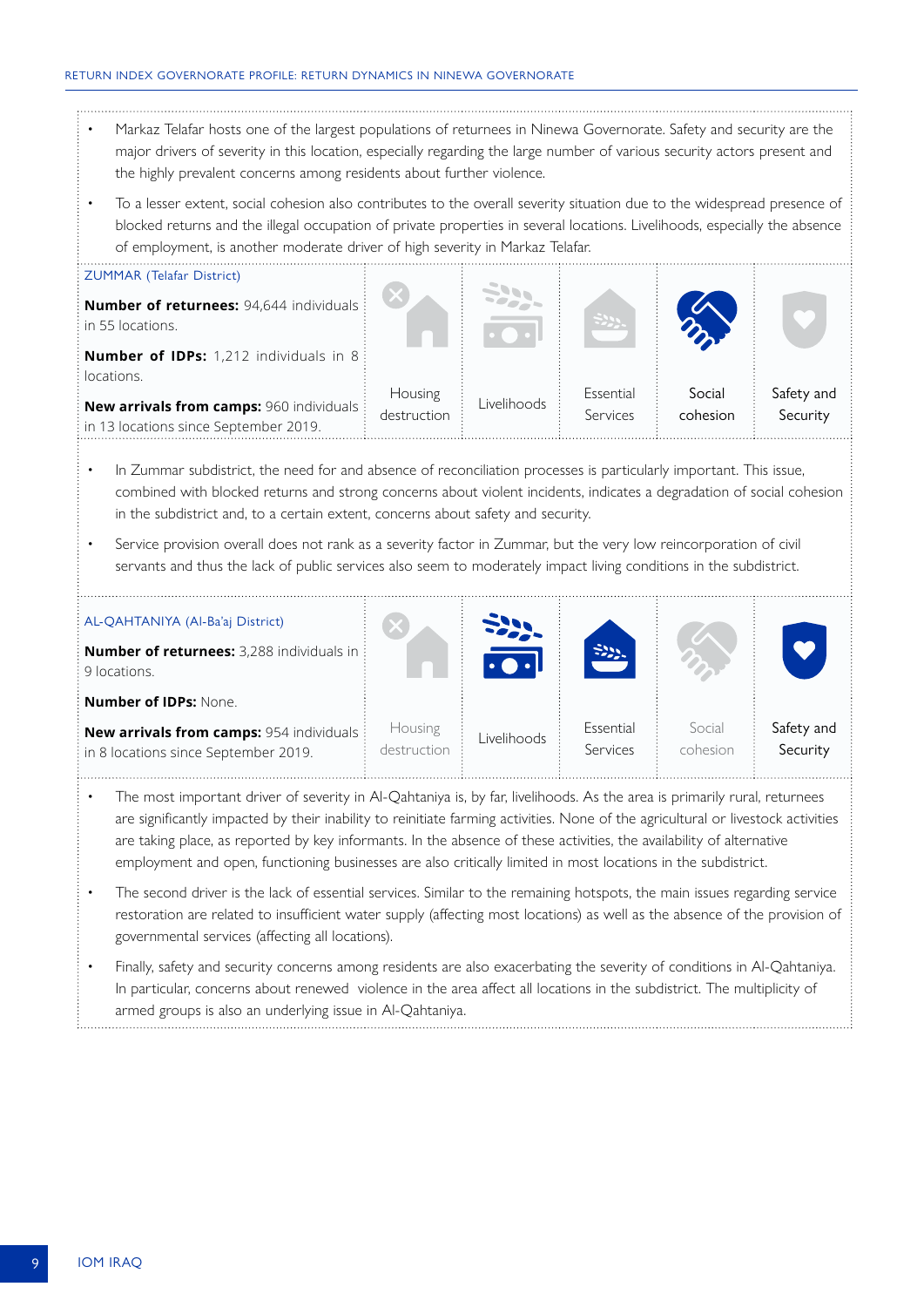## ANNEX. DISAGGREGATED DATA ON NEW ARRIVALS AND SEVERITY

| <b>District</b> | Subdistrict            | Number of<br>returnees | Number of<br><b>IDPs</b> | Number of NEW<br>returnees from<br>camps | Number of<br><b>NEW IDPs</b><br>from camps | Scale 1<br>Severity | Scale 2<br>Severity | Overall<br>Severity |
|-----------------|------------------------|------------------------|--------------------------|------------------------------------------|--------------------------------------------|---------------------|---------------------|---------------------|
| Al-Ba'aj        | Al-Qahtaniya           | 3,288                  | $\mathbf 0$              | 954                                      | $\mathsf{O}\xspace$                        | <b>High</b>         | Medium              | <b>High</b>         |
| Al-Ba'aj        | Markaz<br>Al-Ba'aj     | 18,222                 | 7,008                    | 5,274                                    | 5,184                                      | Medium              | <b>High</b>         | <b>High</b>         |
| Al-Hamdaniya    | Al-Namroud             | 24,666                 | 18,738                   | 120                                      | 0                                          | Low                 | Low                 | Low                 |
| Al-Hamdaniya    | Bartalla               | 86,616                 | 0                        | 6                                        | 0                                          | Low                 | Low                 | Low                 |
| Al-Hamdaniya    | Markaz<br>Al-Hamdaniya | 52,812                 | 20,880                   | $\mathbf 0$                              | $\mathbf 0$                                | Low                 | Low                 | Low                 |
| Al-Shikhan      | Markaz<br>Al-Shikhan   | 2,142                  | 25,518                   | $\mathbf 0$                              | $\mathbf 0$                                | Low                 | Low                 | Low                 |
| Hatra           | Altal                  | 33,030                 | 960                      | 13,932                                   | 78                                         | Medium              | Low                 | Medium              |
| Hatra           | Markaz Hatra           | 12,390                 | 348                      | 6,114                                    | 18                                         | Medium              | Low                 | Medium              |
| Mosul           | Al- Muhalabiya         | 26,430                 | 66                       | 2,214                                    | $\mathsf{O}\xspace$                        | Medium              | Medium              | Medium              |
| Mosul           | Al-Qayara              | 52,932                 | 34,890                   | 390                                      | $\mathbf 0$                                | Medium              | Medium              | Medium              |
| Mosul           | Al-Shura               | 47,016                 | $\mathsf{O}$             | 54                                       | $\mathsf{O}\xspace$                        | Medium              | Medium              | Medium              |
| Mosul           | Baashiqa               | 128,424                | 1620                     | $\mathbf 0$                              | $\mathbf 0$                                | Low                 | Low                 | Low                 |
| Mosul           | Hamam al<br>Aleel      | 50,862                 | 14,178                   | 534                                      | $\mathsf{O}\xspace$                        | Low                 | High                | Medium              |
| Mosul           | Markaz Mosul           | 714,672                | 105,270                  | 2,454                                    | 1,002                                      | Low                 | Low                 | Low                 |
| Sinjar          | Al-Shamal              | 48,468                 | 16,566                   | 486                                      | 288                                        | Medium              | High                | High                |
| Sinjar          | Markaz Sinjar          | 10,908                 | 8,868                    | 36                                       | 270                                        | <b>High</b>         | High                | High                |
| Sinjar          | Qaeyrrawan             | 12,030                 | $\mathsf{O}$             | 5,598                                    | $\mathbf 0$                                | Medium              | High                | High                |
| Telafar         | Ayadiya                | 25,704                 | 486                      | 420                                      | $\mathsf{O}\xspace$                        | Medium              | High                | High                |
| Telafar         | Markaz Telafar         | 165,144                | $\circ$                  | 1,758                                    | $\mathsf{O}$                               | Low                 | High                | Medium              |
| Telafar         | Rubiya                 | 57,480                 | 7,614                    | 30                                       | 330                                        | Medium              | Low                 | Medium              |
| Telafar         | Zummar                 | 94,644                 | 1,212                    | 660                                      | 300                                        | Low                 | High                | Medium              |
| <b>Tilkaif</b>  | Al-Qosh                | 13,512                 | 6,336                    | $\mathbf 0$                              | $\mathsf{O}\xspace$                        | Medium              | Low                 | Low                 |
| <b>Tilkaif</b>  | Markaz Tilkaif         | 47,226                 | 4,320                    | 48                                       | $\mathbf 0$                                | Low                 | Low                 | Low                 |
| <b>Tilkaif</b>  | Wanna                  | 37,716                 | 732                      | $\mathsf{O}$                             | 0                                          | Low                 | Low                 | Low                 |